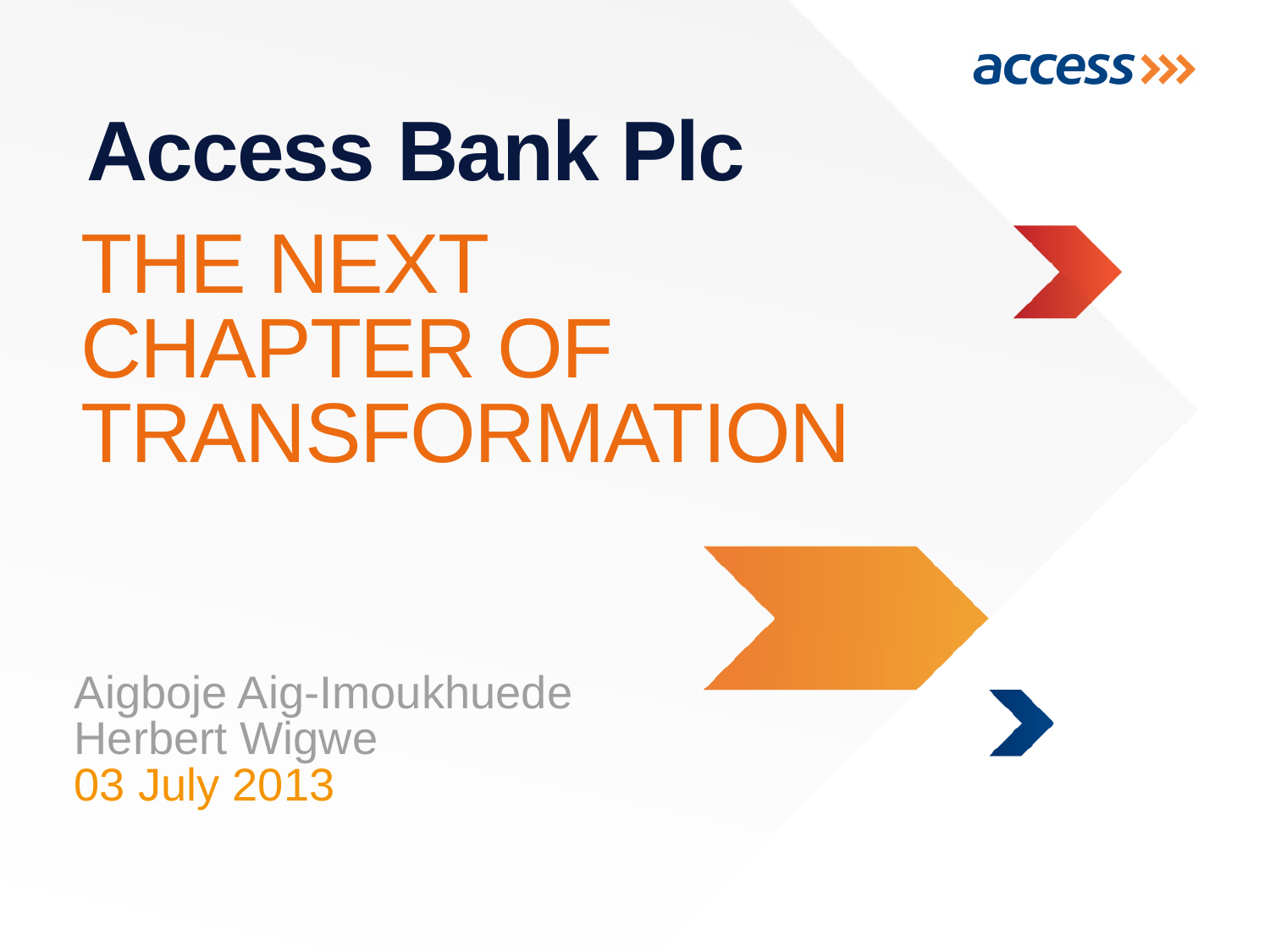

Aigboje Aig-Imoukhuede

## OUR GROWTH **STORY**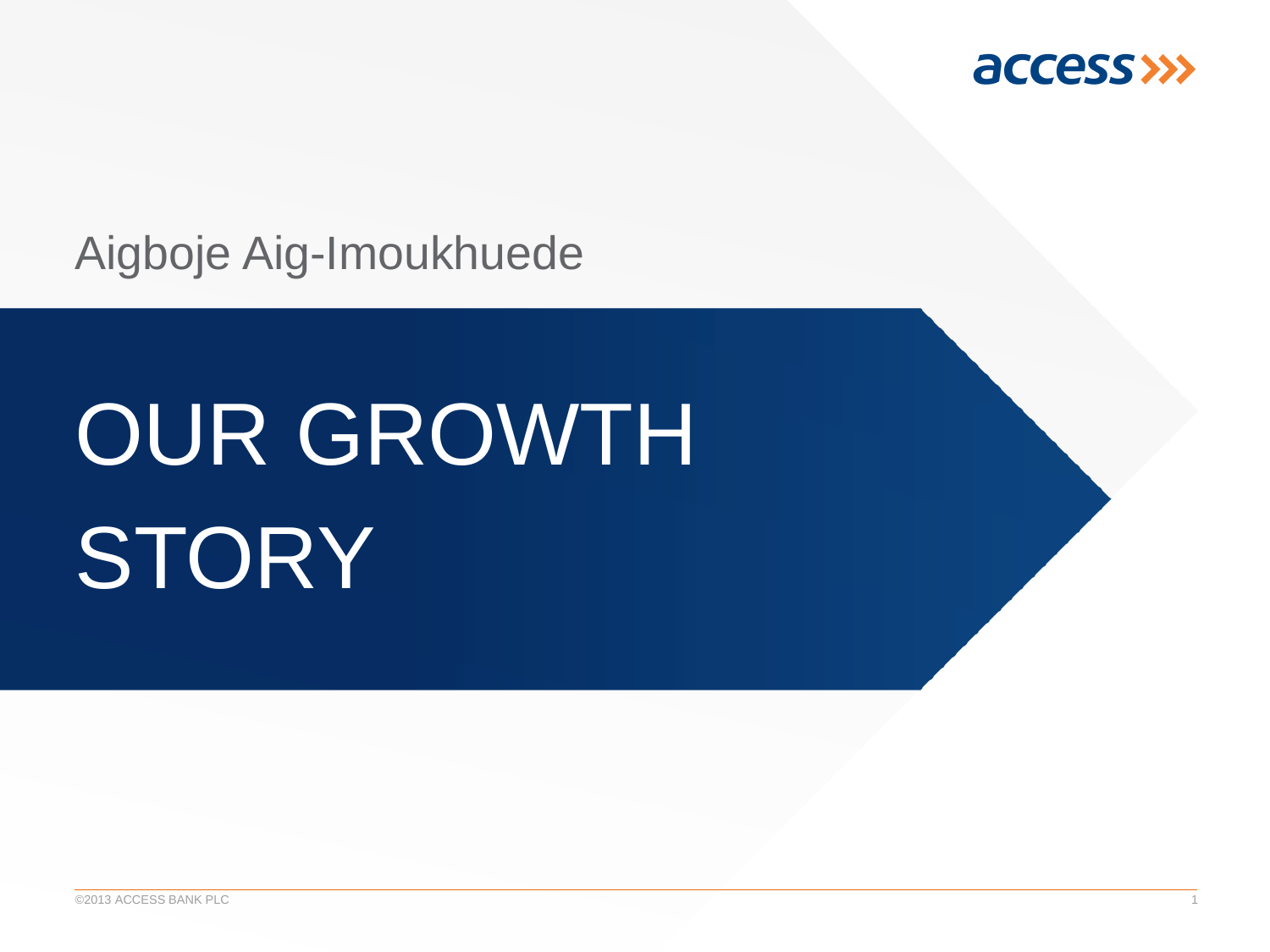### At a glance



### **Tier 1 Nigerian Bank**  $\Box$

- #2 by Customer base (6.5Million)
- #4 by Balance Sheet size (N1.74Trillion)
- #5 by Revenue & PBT (N208Billion & N44Billion)
- #4 by Number of Branches (349 Branches)
- #2 by ATMs / POS (1,552 / 8,480)

#### **Compelling 10 year growth story** П

- Outstanding M&A track record
- 3985% returns on every N1 invested in Access since 2002
- Local / International DCM and ECM recognition

### **Best in Class CEO Succession plan**

- Over 12 Months notice to Shareholders
- Early Regulatory approval for succession plan
- Succession seamlessly aligned to next chapter of transformation

### **Leveraging scale for Performance Excellence**

- Increasing share of industry profit pool
- Consistent rating upgrades from S&P, Fitch and Agusto
- Winning the low cost deposit generation game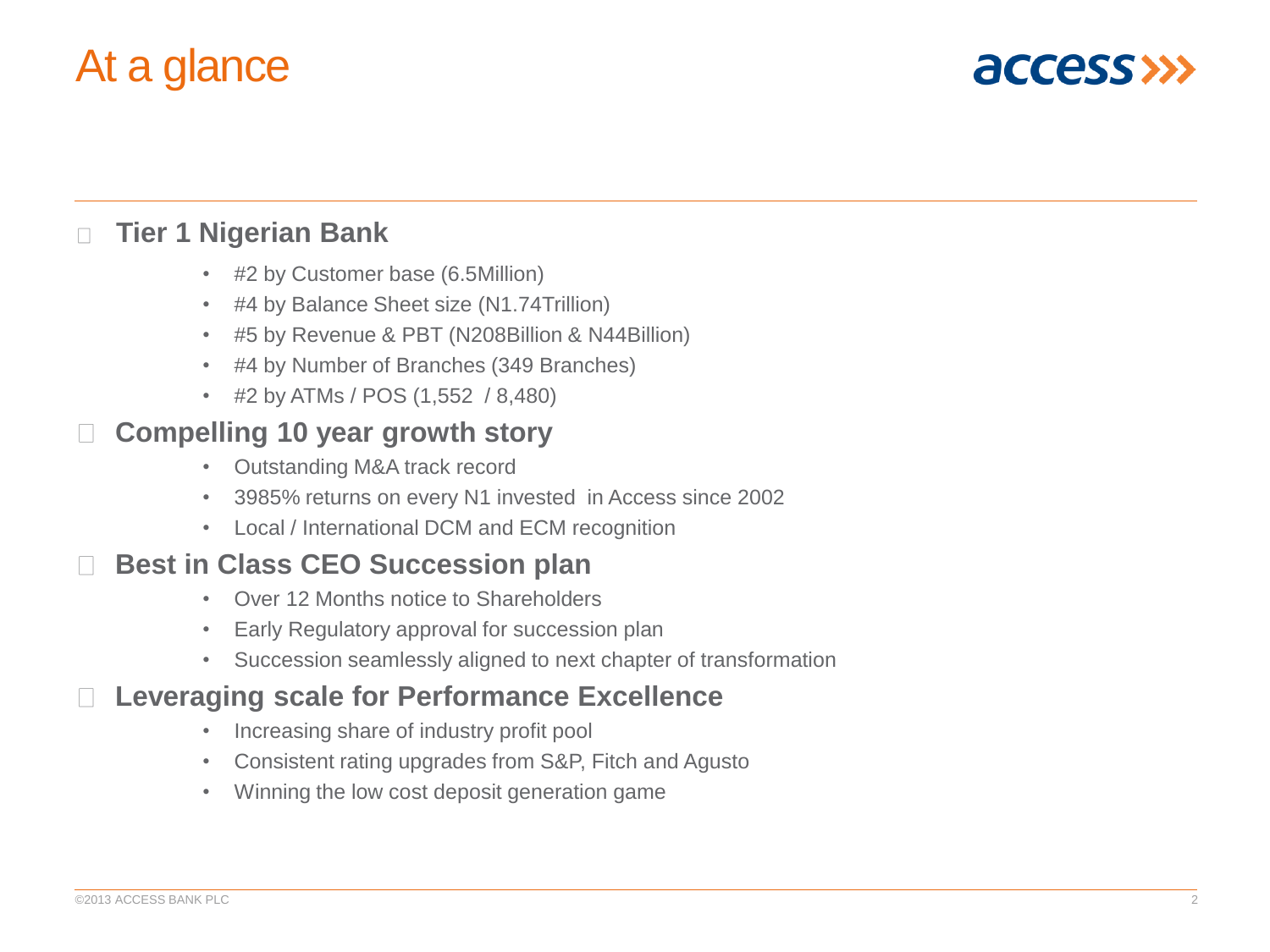### Investment Case



| <b>Attractive Markets</b><br>with strong prospects                                                      | > 6% GDP growth rates for Nigeria, Ghana, Zambia and Rwanda<br>$\gg$<br>Significant pool of under banked and unbanked<br>$\gg$<br>Preferred Investment destination for African & Multinational corporates<br>$\gg$             |
|---------------------------------------------------------------------------------------------------------|--------------------------------------------------------------------------------------------------------------------------------------------------------------------------------------------------------------------------------|
| <b>Clear Strategy to</b><br>become Africa's Most<br><b>Respected Bank</b>                               | Entrenched player regarded as systematically important<br>$\gg$<br>Value chain strategy enhanced by growth in branches and customers<br>$\gg$<br>Segmentation strategy unleashes the power of service differentiation<br>$\gg$ |
| $\overline{3}$<br><b>Highly Regarded</b><br><b>Management and Strong</b><br><b>Corporate Governance</b> | Renowned for recruiting and developing best in class talent<br>$\gg$<br>Regional leader in sustainable banking practices<br>$\gg$<br>Early adopter of IFRS (2008), enviable risk ratings<br>$\gg$                              |
| <b>Nigerian Banking</b><br><b>Trends favour Tier 1</b><br><b>Players</b>                                | Scale favours Tier 1 Banks over the rest of the market<br>$\gg$<br>High upside valuation potential<br>$\gg$<br>Improving Metrics: Cost of Funds / Cost to Income / Cost of Risk<br>$\gg$                                       |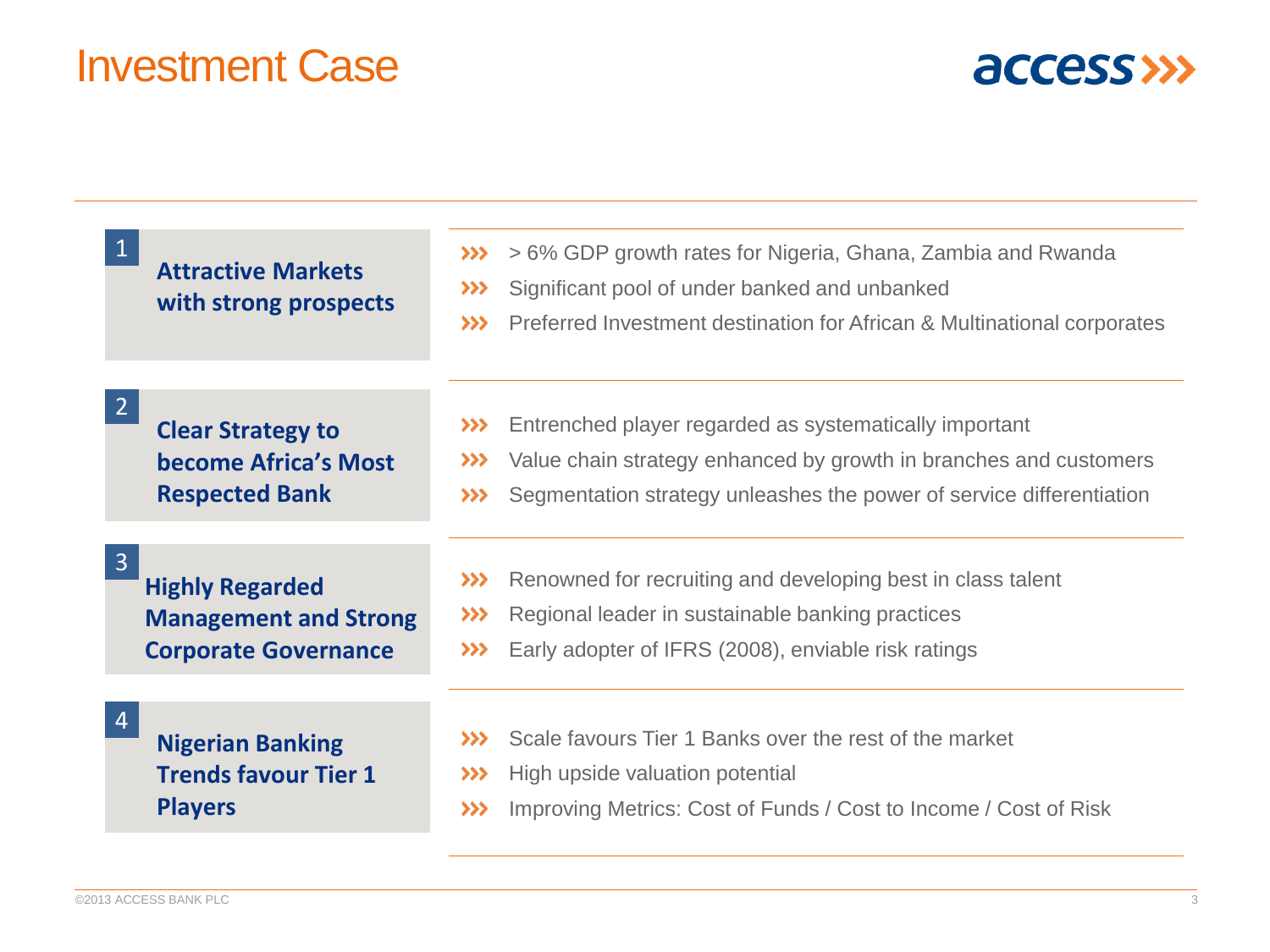### Board & Management team



| <b>BOARD</b>                                 |                                                                                                                                            | <b>MANAGEMENT</b>                   |                                                                                                                                                  |
|----------------------------------------------|--------------------------------------------------------------------------------------------------------------------------------------------|-------------------------------------|--------------------------------------------------------------------------------------------------------------------------------------------------|
| Gbenga<br>Oyebode<br>Chairman                | $\cdot$ LLM, LLB<br>· Board member- MTN, Chairman Okomu Oil<br>• Decades of experience in project finance, Corporate law                   | Aigboje<br>Aig- Imoukhuede          | • Group MD and CEO<br>• LLB, FCIB,<br>• Former ED, GTBank; 25years of banking experience                                                         |
| Dr. Ernest<br><b>Ndukwe</b><br>(Independent) | • Fellow, Nigerian Institute of Management, NAE<br>• Former Executive Vice-Chairman of the (NCC)<br><b>Extensive Regulatory Experience</b> | <b>Herbert</b><br>Wigwe             | • Group DMD<br>• MSc, BSc, FCA<br>• Former ED, GTBank; 23 years of banking experience                                                            |
| Dr. Dere<br>Awosika<br>(Independent)         | • PhD Pharmacy<br>• Fellow of WAPGCP, Institute of Directors<br>Highly regarded ex-public servant                                          | <b>Taukeme</b><br>Koroye            | • Executive Director, Subsidiaries<br>• BSC, FCA<br>• 25years of banking experience, Ex Citi                                                     |
| Dr. Mahmoud<br><b>Isa-Dutse</b>              | • Chairman, Board Risk Management Committee<br>• PhD, Governance and Risk Management<br>• Ex GTbank, Ex- Chase                             | <b>Ebenezer</b><br><b>Olufowose</b> | • Executive Director, Investment Banking<br>• MSc, BSc<br>• 28 years of banking experience, Ex Citi.                                             |
| <b>Mrs Mosun</b>                             | • Chairman, Board Credit and Finance Committee<br><b>BSc, FCA, FCIB</b>                                                                    | <b>Okey Nwuke</b>                   | • Executive Director, Institutional Banking<br>• MBA, BSc, FCA<br>• 20 years of banking experience, Ex GTbank                                    |
| <b>Belo-Olusoga</b>                          | Former Executive Director, GTbank<br>Ex GTBank, Ex Chase, Ex Coopers                                                                       | Obeahon<br><b>Ohiwerei</b>          | • Executive Director, Business Banking<br>• MSc, BSc,<br>• Pioneer MD/CEO, UBA, Ghana                                                            |
| <b>Emmanuel</b><br>Chiejina                  | • Chairman, Governance and Remuneration Committee<br>$\cdot$ LLB<br>• Former DMD at Elf Petroleum Nigeria Ltd                              | <b>Victor</b><br><b>Etuokwu</b>     | • Over 20 years banking experience, Ex GTbank<br>• Executive Director, Personal Banking<br>• MBA, BSc,<br>• 20 years banking experience, Ex Citi |
| <b>Oritsedere</b><br>Otubu                   | • Chairman, Board Audit Committee<br>Msc, Bsc, Accounting and Finance<br>Extensive experience in Financial Services                        | <b>Roosevelt</b><br>Ogbonna         | • Divisional Head, Commercial Banking<br>$\cdot$ BSc, ACA<br>• 17 years of banking experience, Ex GTbank                                         |
| <b>Mrs Kemi</b><br>Ogunmefun                 | $\cdot$ LLB<br><b>Canadian Regulatory Experience</b><br>Extensive banking and legal experience                                             | Dr. Gregory<br>Jobome               | • Chief Risk Officer<br>• PhD, MSc, BSc<br>• 20 years banking experience, Ex GTbank                                                              |
| Dr. Tunde<br>Folawiyo                        | LLM, Bsc Economics<br>Director of MTN<br>• Extensive experience in Oil and Gas,                                                            | <b>Pattison</b><br><b>Boleigha</b>  | • Chief Compliance Officer<br>• MSc, BSc, FCA<br>• 19 years banking experience, Ex Citi                                                          |
|                                              | ©2013 ACCESS BANK PLC                                                                                                                      | Oluseyi<br>Kumapayi                 | • Chief Financial Officer<br>• MBA, MSc, BSc, ACA<br>• 17 years banking experience, Ex Gtbank                                                    |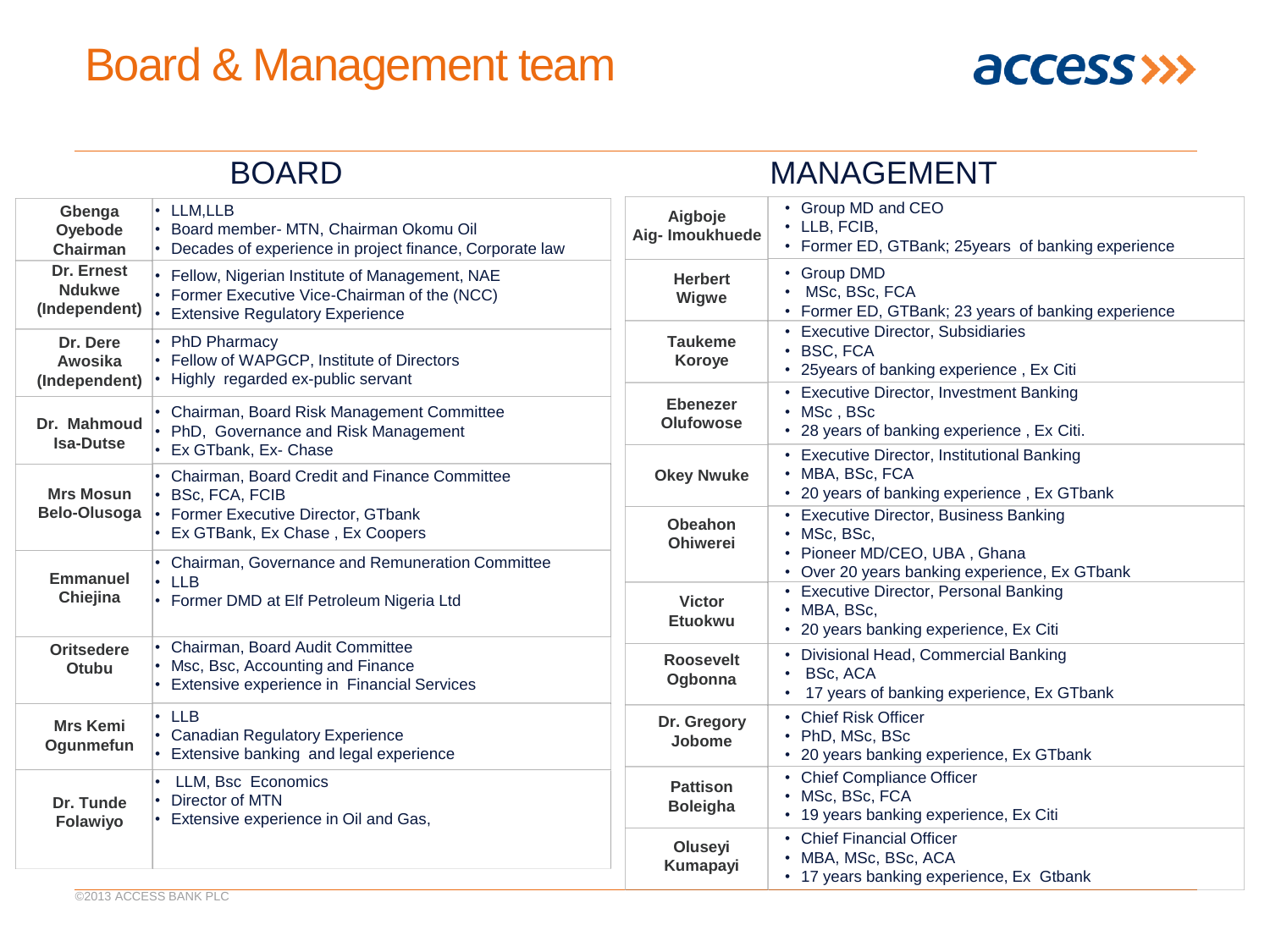### 10 Year Growth Story



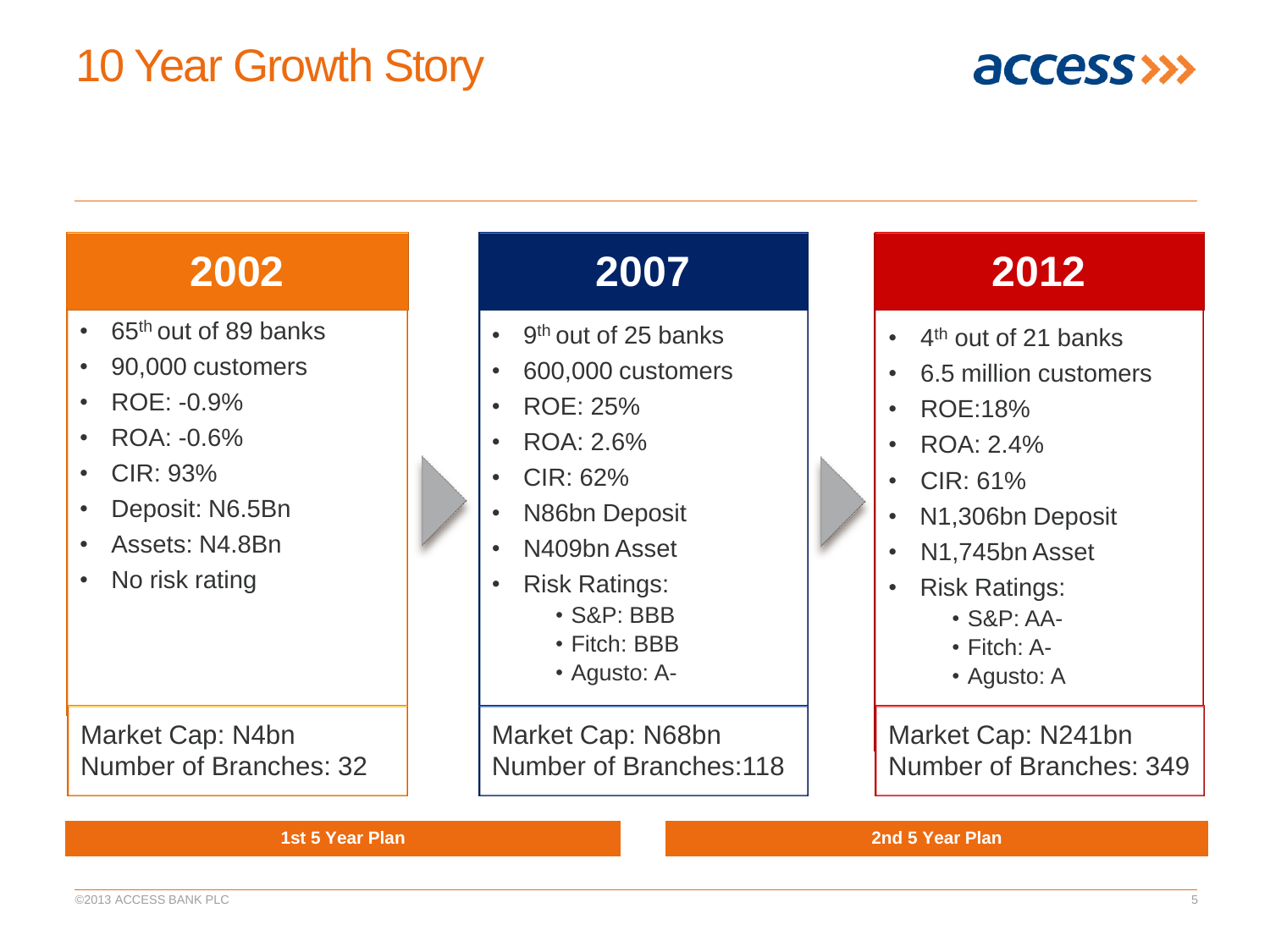### Opportunities & Game Changers



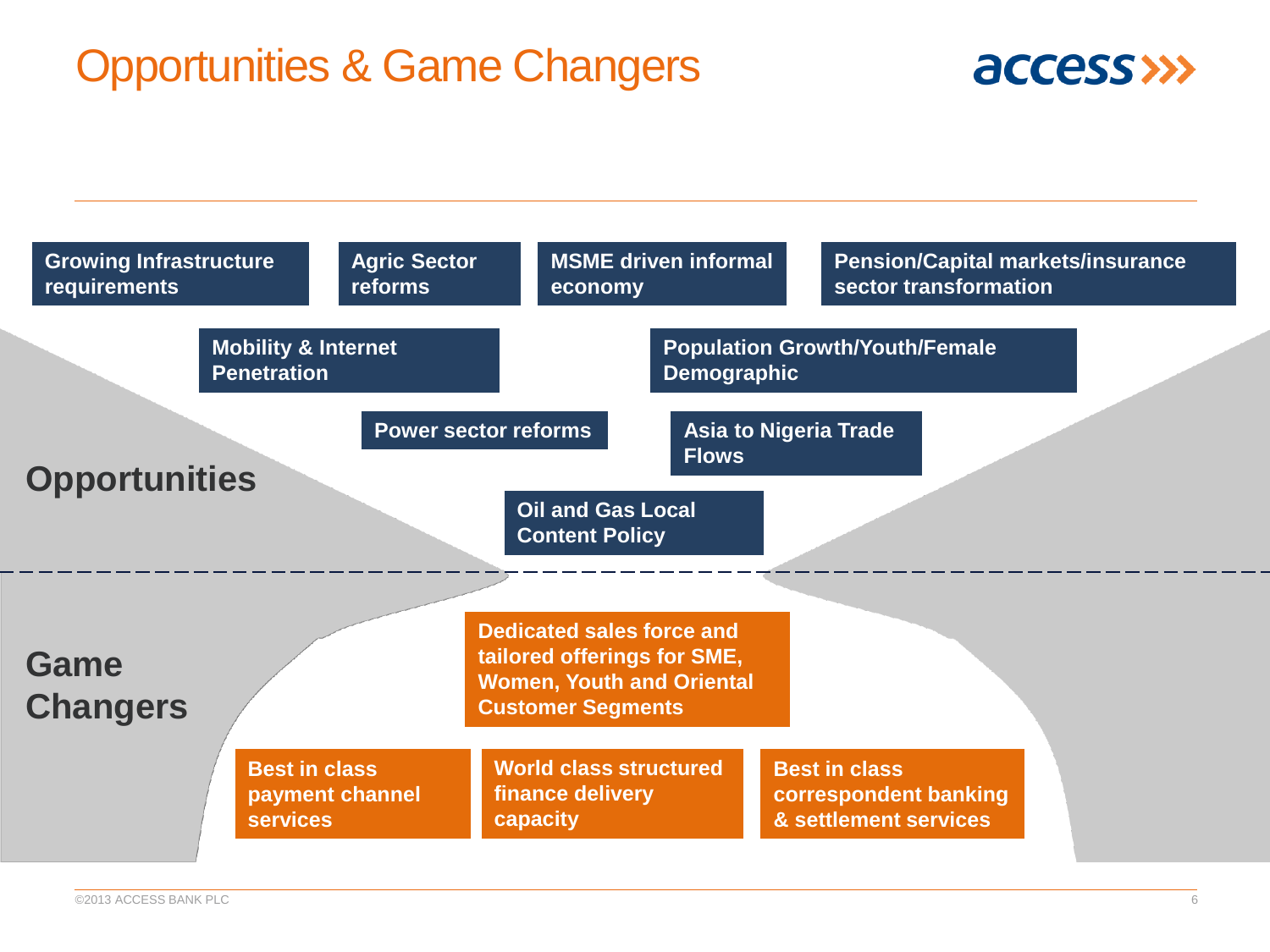

### Herbert Wigwe

## THE NEXT CHAPTER OF OUR TRANSFORMATION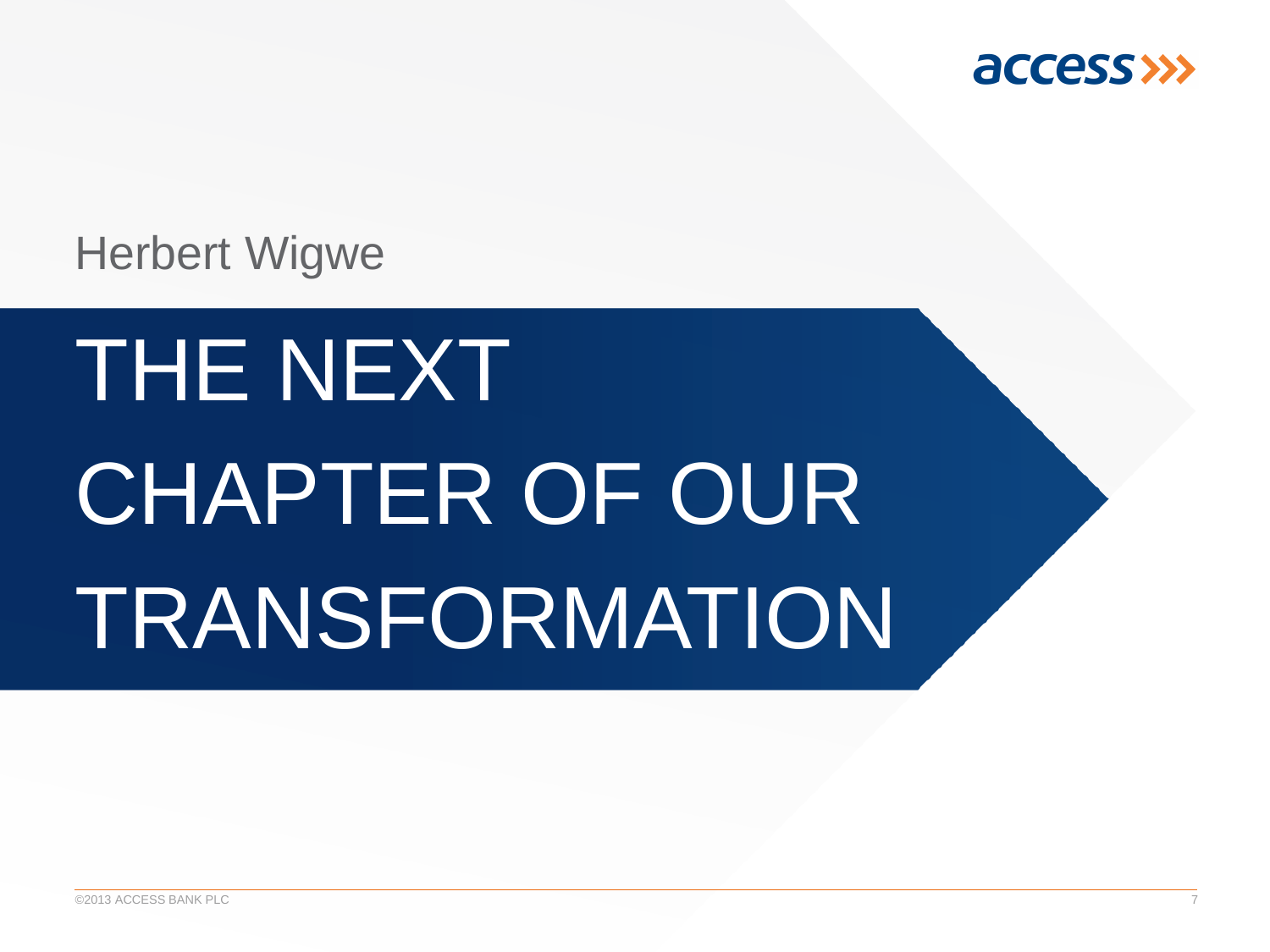The Next Chapter of Transformation



## **ACCESS 1, 2, 3**

### **Top 3 in any chosen market segment, on all performance metrics**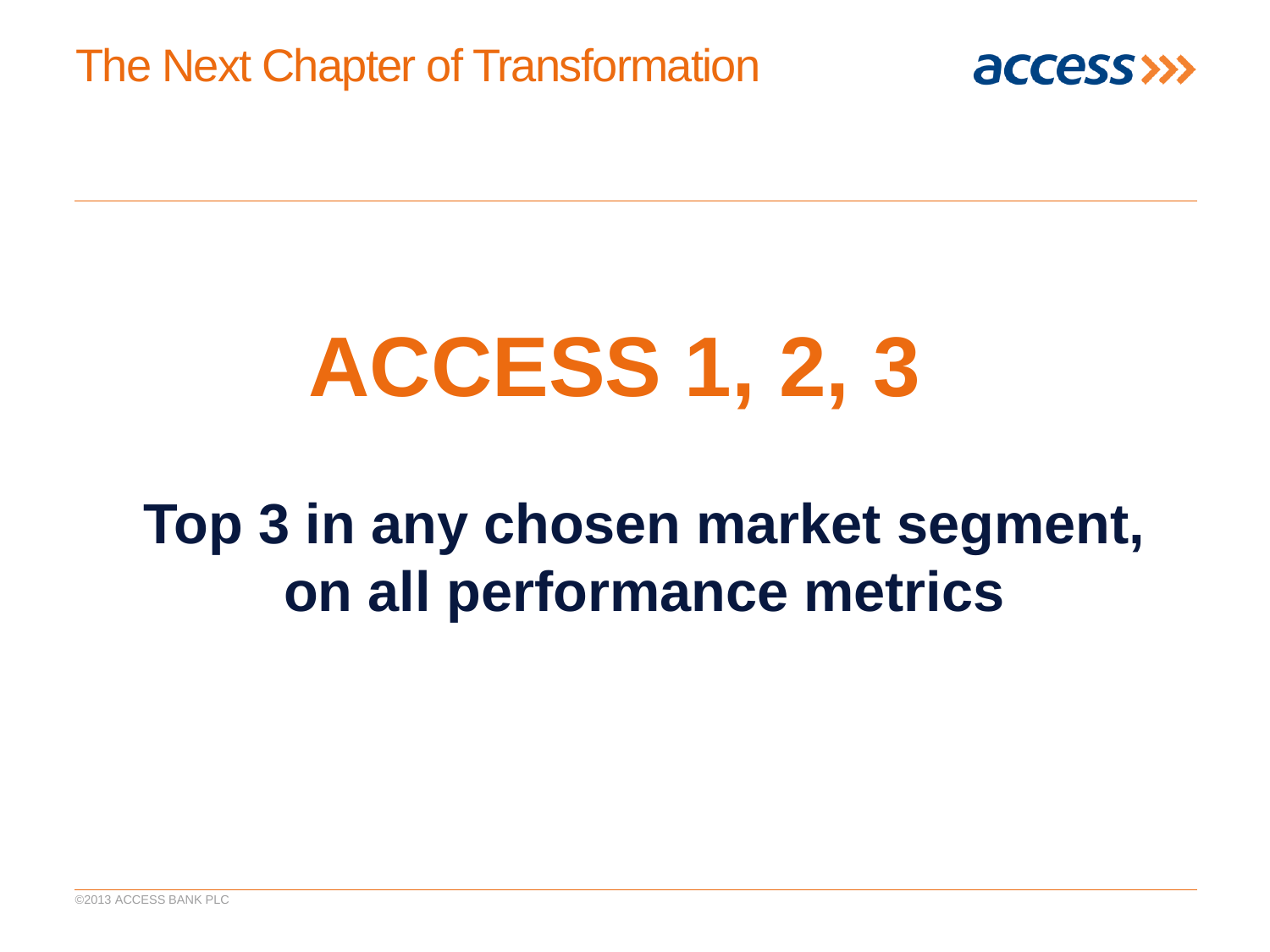### Customers remain our priority



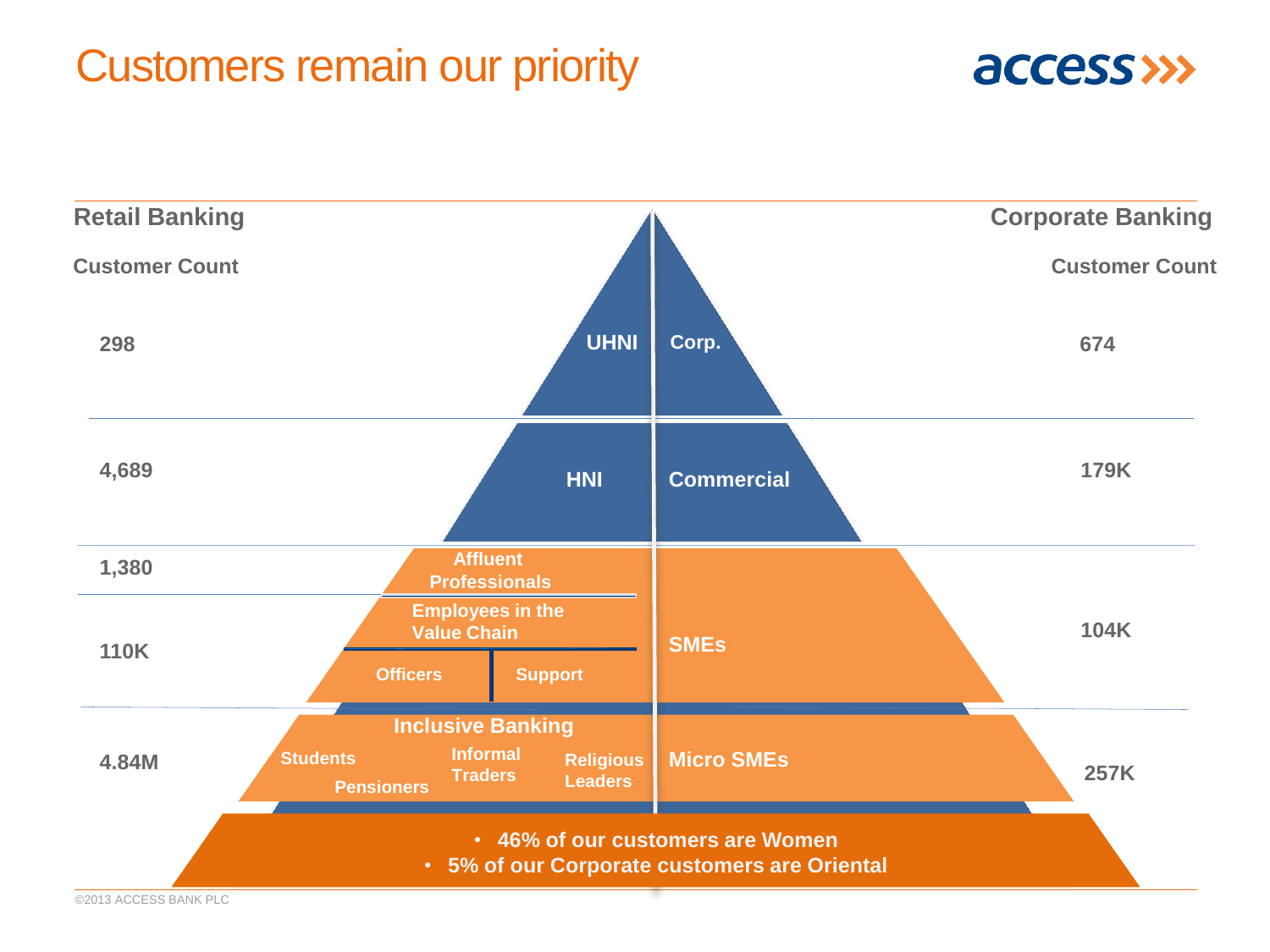### Transforming our Operating Model



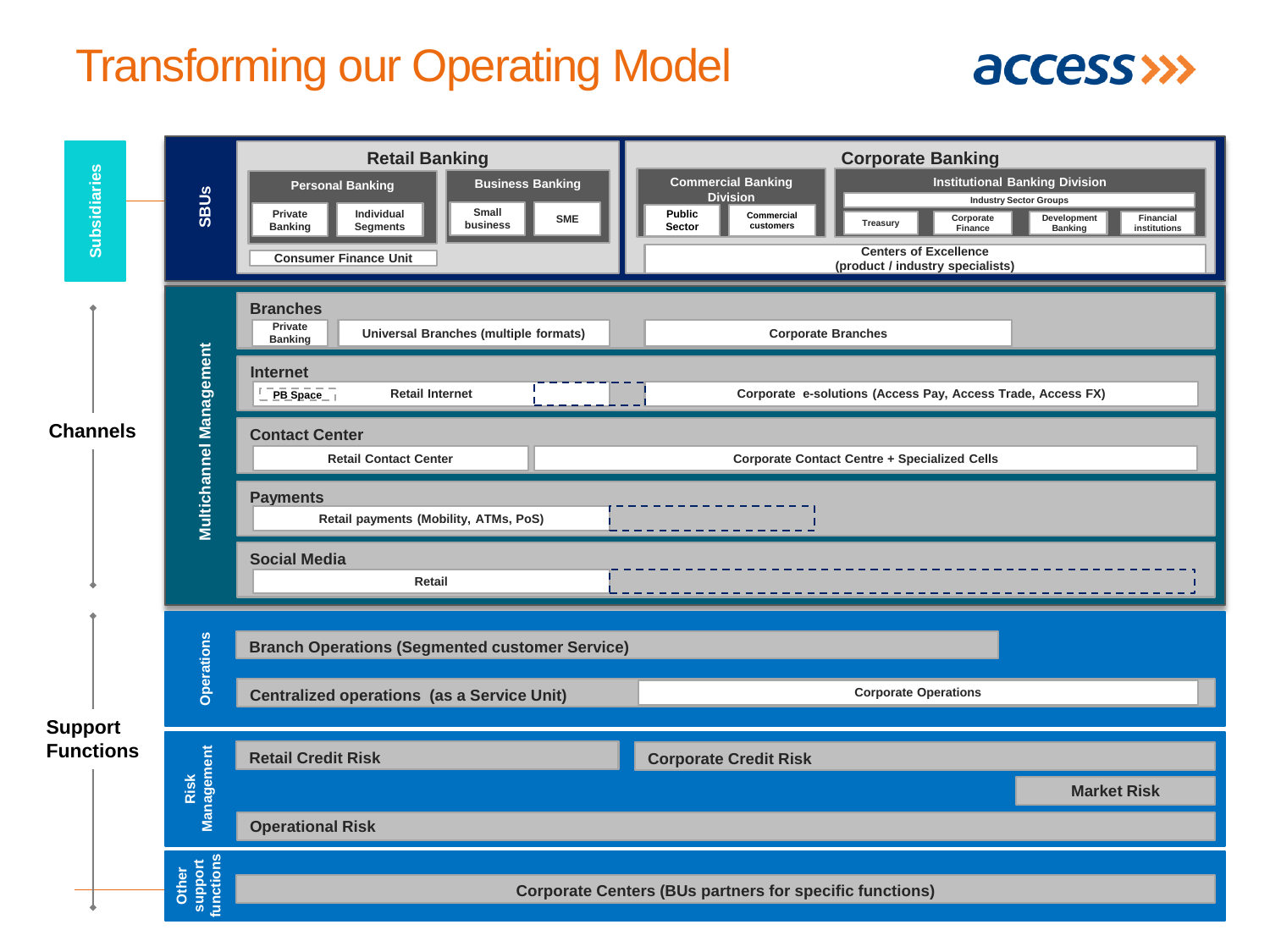### Transformation Initiatives





### ©2013 ACCESS BANK PLC 11 **Transformation Programme PMO, Change Management and Branding Strategy**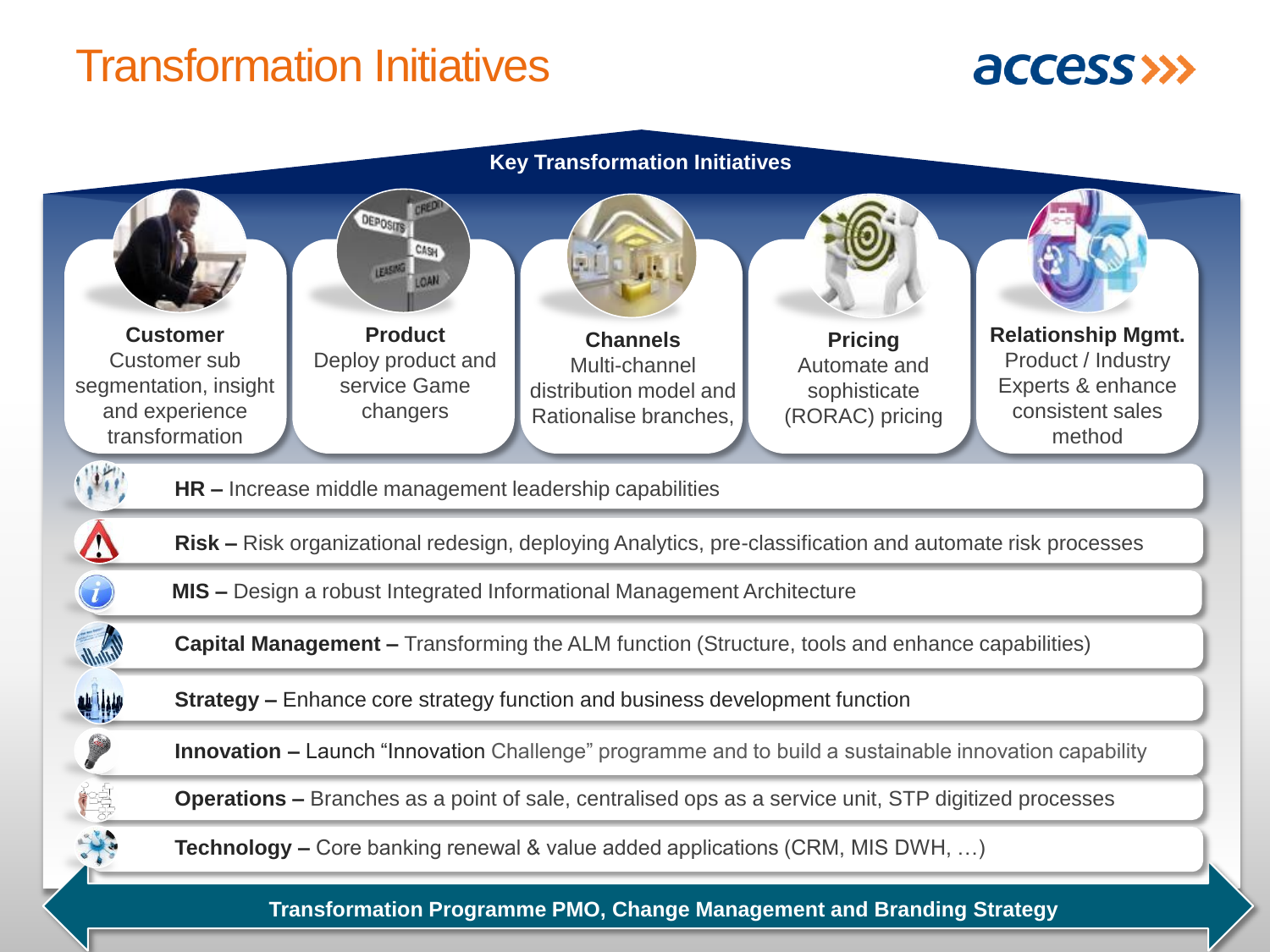### The creation of an African Powerhouse



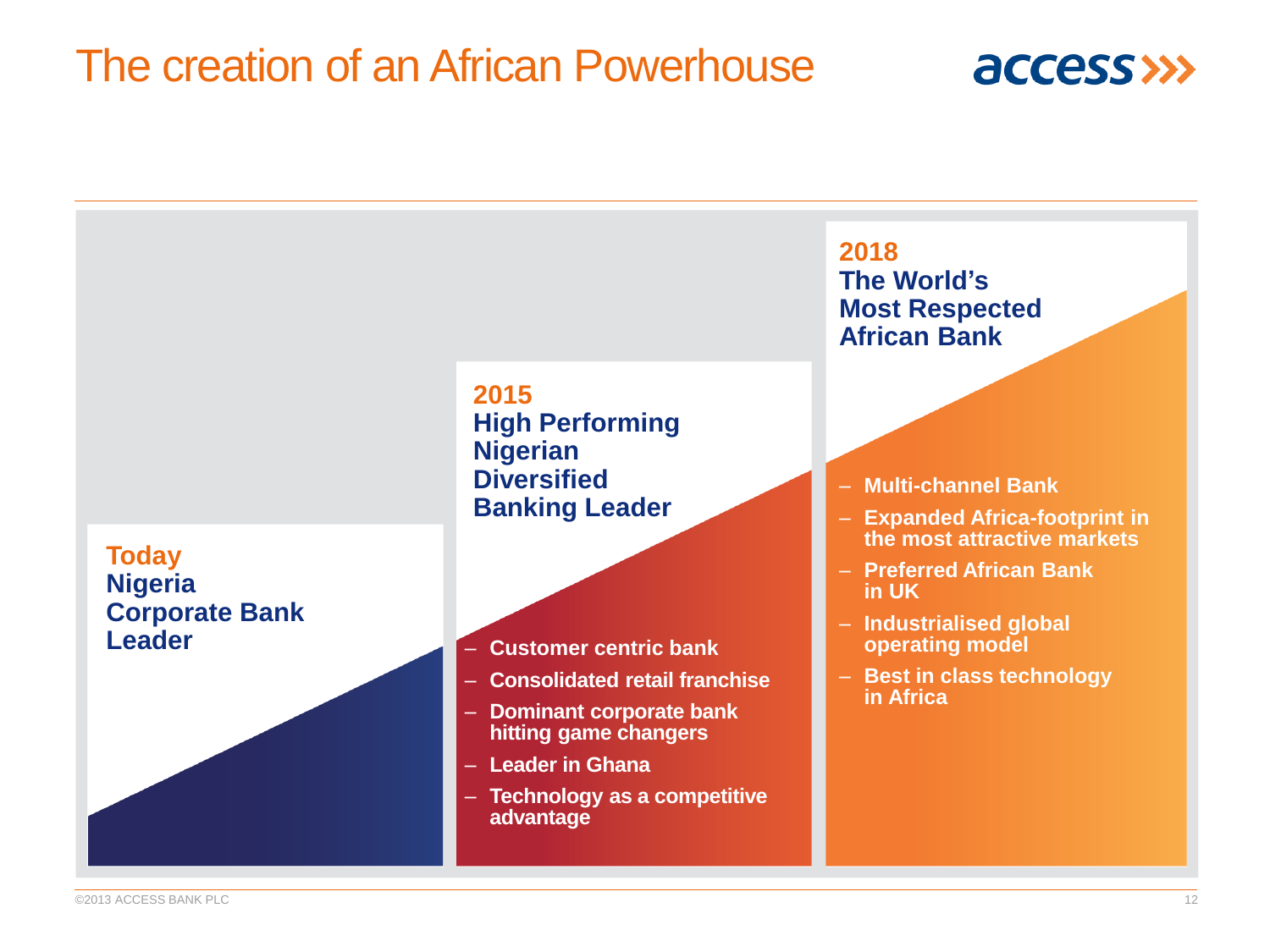

## OUR BRAND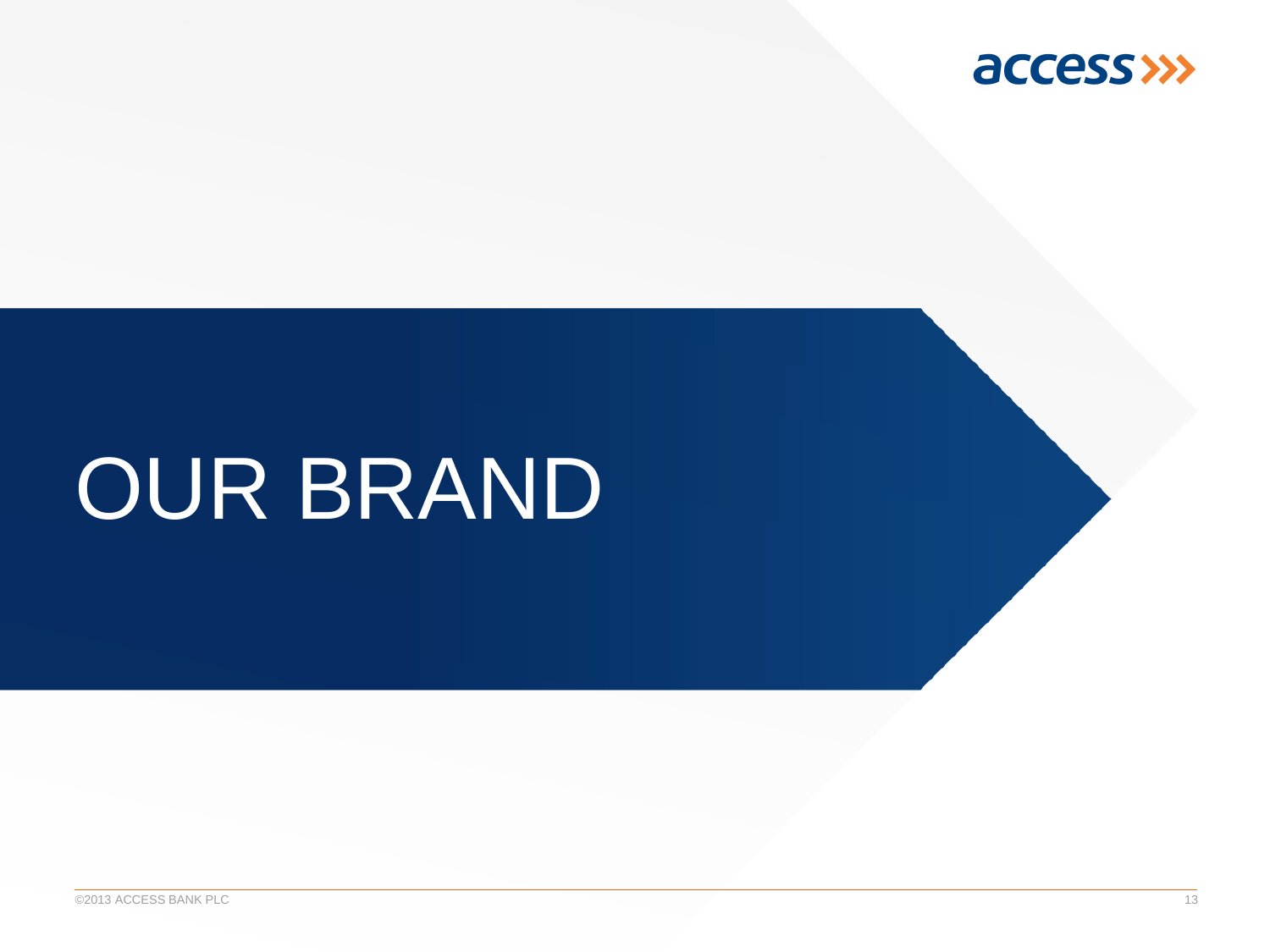### Becoming the World's Most Respected African Bank



*"Respect comes from giving value to people, doing well , profitability, being the gold standard, contributing to the society"*

Access has become a leading African bank, driven by the conviction that ethical behaviour is the only way of building a strong business for the long term. We call this *sustainable banking*.

**Our investors value our commitment** to transparency and our relentless focus on performance. From the outset, we challenged ourselves to operate to the highest global standards and to earn the trust of the international markets.

**Our people work hard**, and we think we have the most highly skilled, disciplined and ethical people in the industry. We seek out promising talent and grow them into strong professionals with the potential for leadership.

**Knowing our customers is at the heart of our business model**. Working with some of the world's biggest companies, we grow their business by empowering their employees, suppliers and distributors. We are giving millions of individuals the power of banking.

**We want to develop the society around us**, supporting local entrepreneurs and investing in communities. As major funders of business, we use our influence to make sure companies become more sustainable by raising their standards in this area.

**By being a flag-bearer for responsible business**, we're setting new standards for the industry. We actively work with the government to create the policies which will lead to economic prosperity.

**Our ambition is to be the most respected African bank** by showing the world that you can do clean business in Africa. We hope we can be part of a change, pushing for a society that functions well, and is fair and transparent.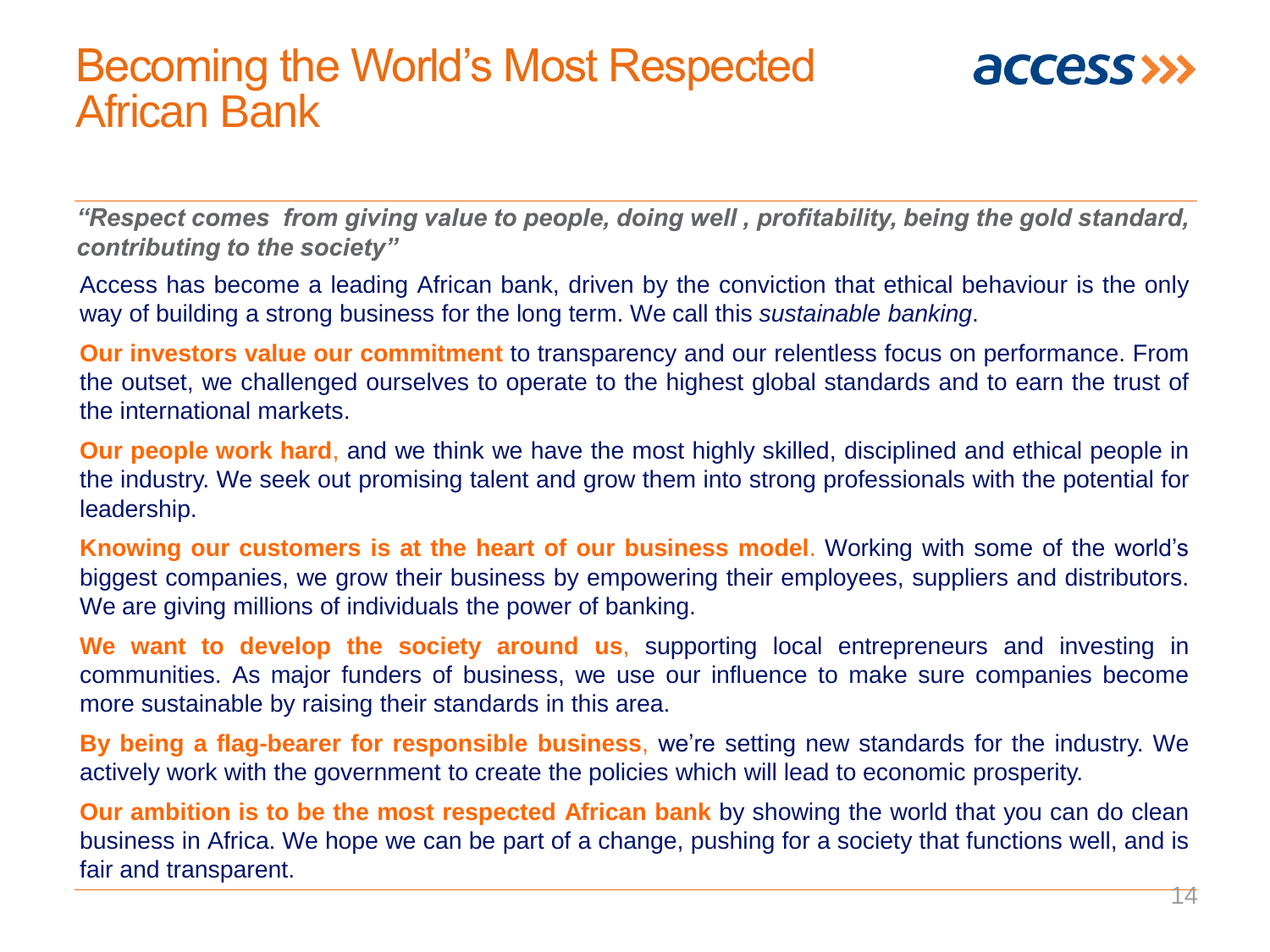

Our brand proposition is to be the World's Most Respected African Bank by being the change Africa needs.

### Brand Promise

Access Bank will deliver sustainable success for customers, colleagues and communities by aligning innovation, customer-focus and global standards to provide the benefits of superior speed, service and security.

## **SPEED SERVICE SECURITY**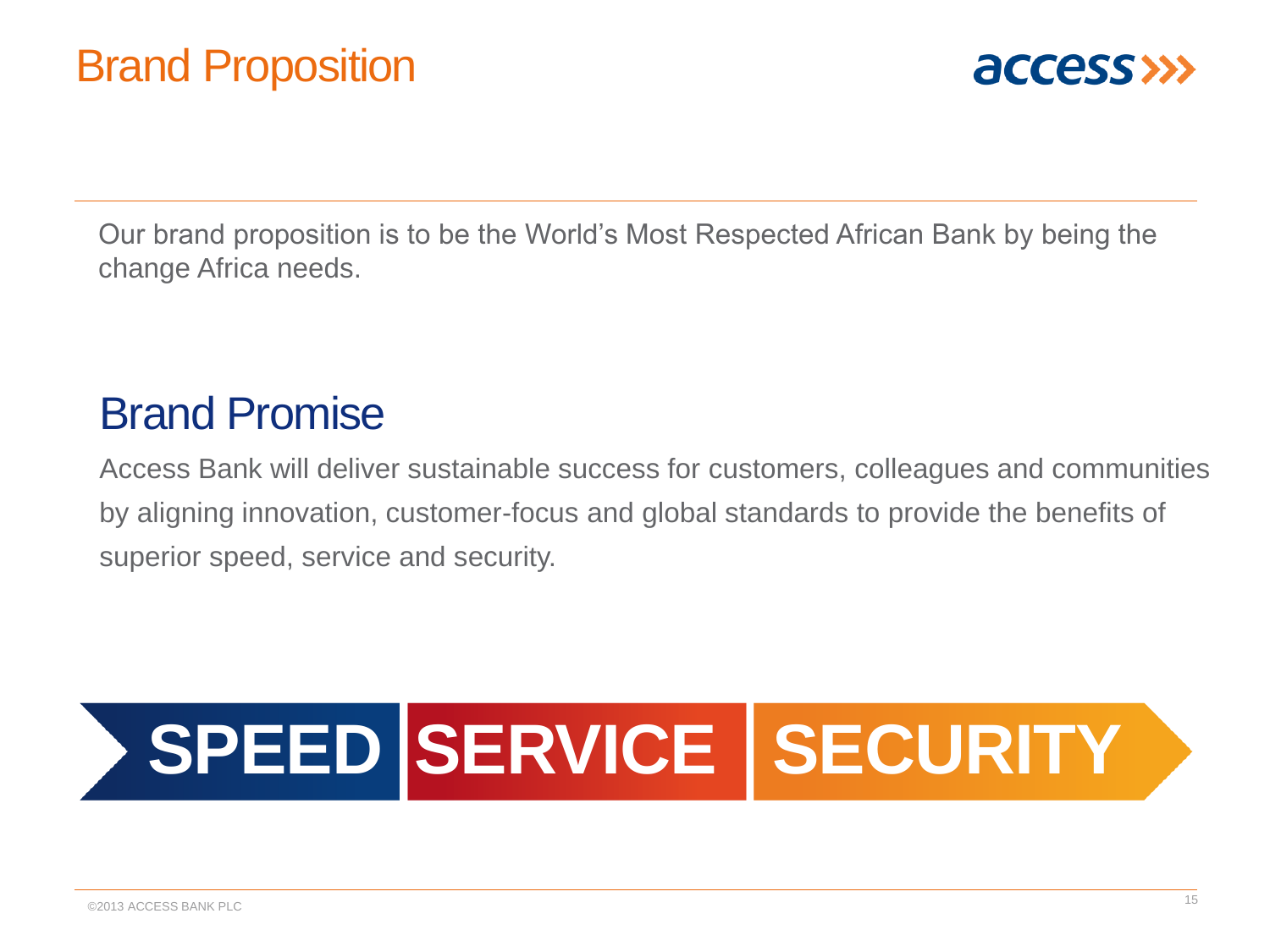

### We have evolved a simpler, more exciting and re-energised brand

# access »

2013

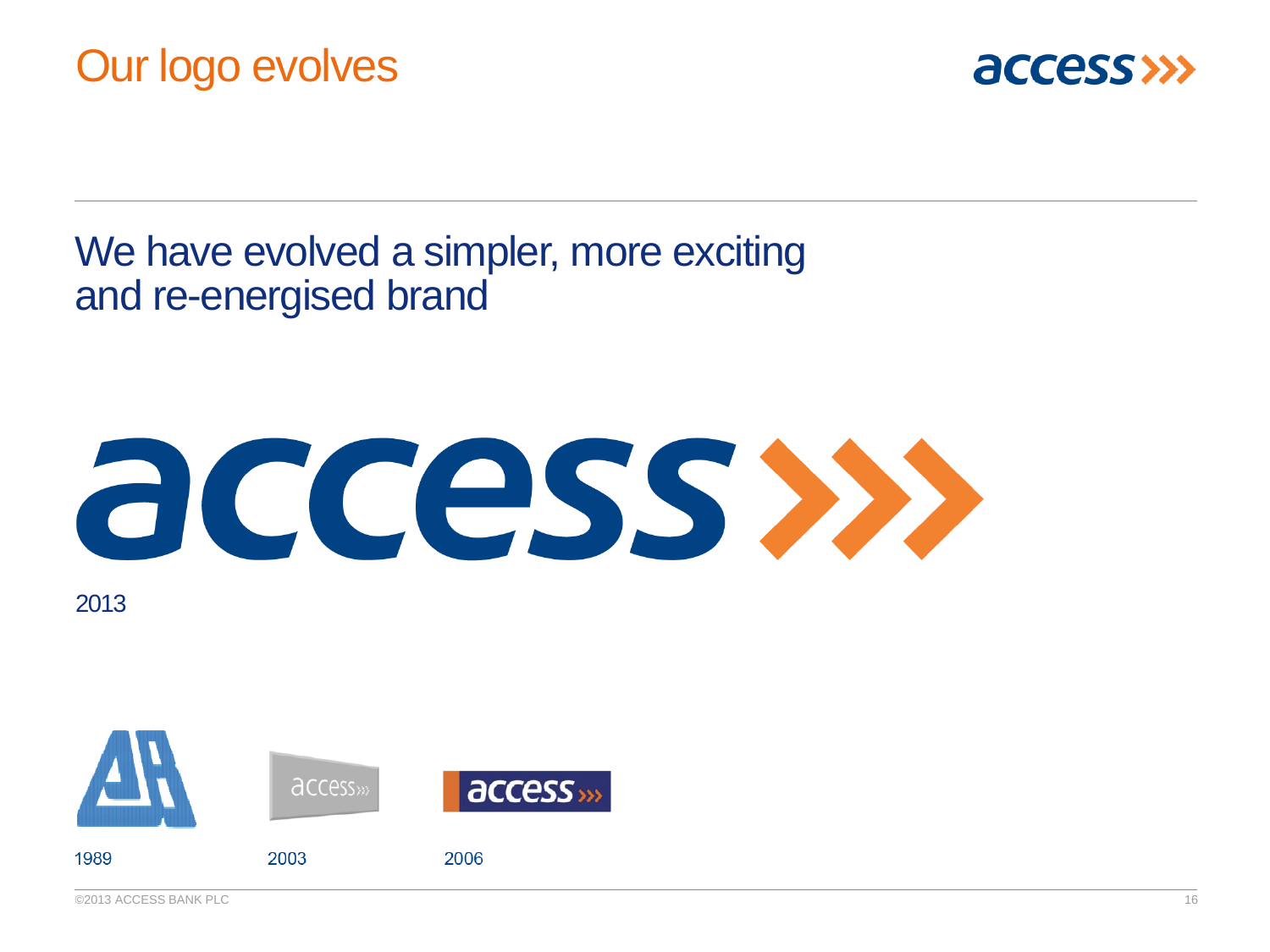### Creating a distinctive look & feel and a unique experience